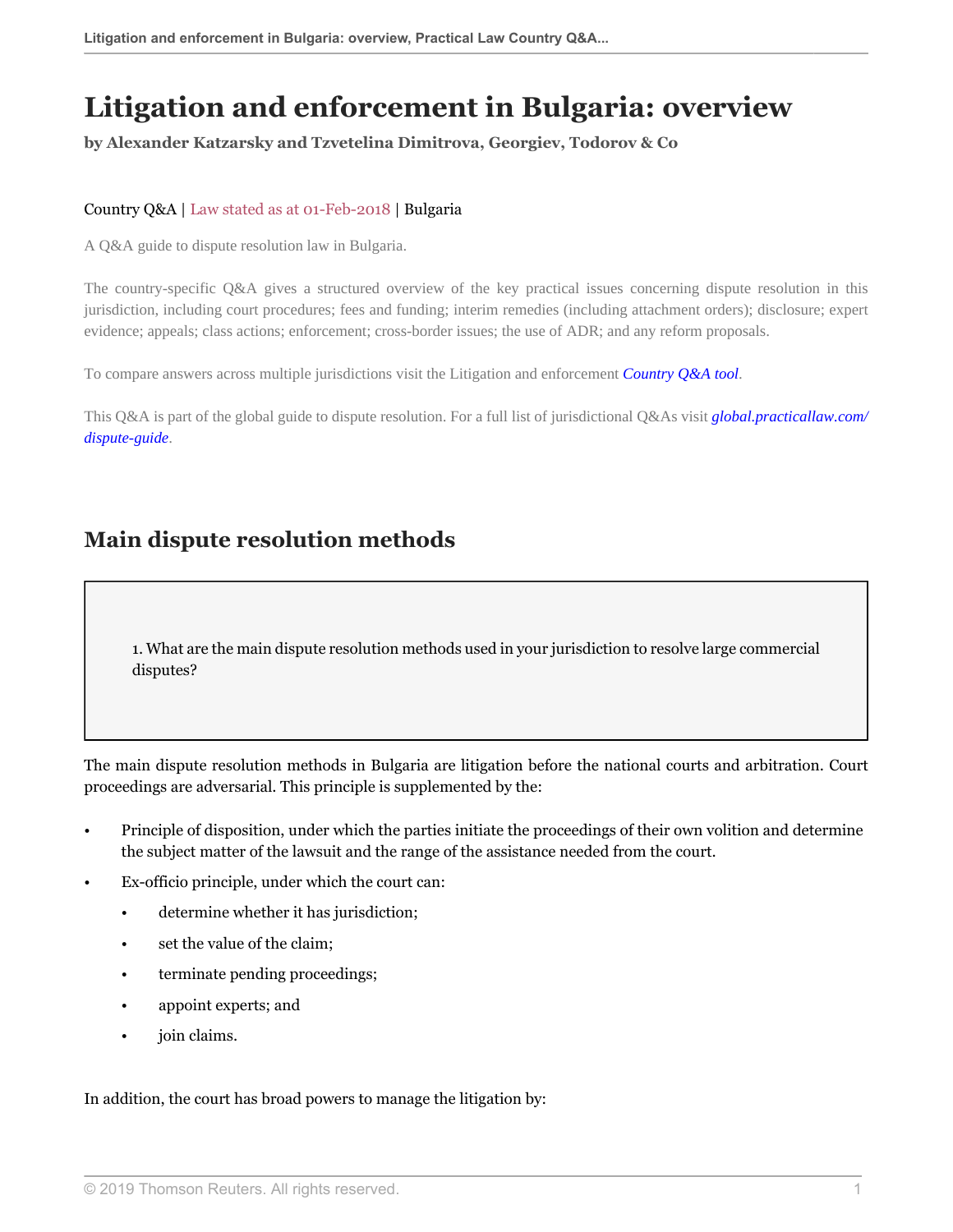- Assisting the parties to clarify matters of fact and law.
- Monitoring the due performance of the proceedings.
- Instructing the parties in relation to any irregularity in the proceedings, and how to remedy it.

The standard of proof depends on the type of claim. When filing the claim in first instance proceedings, the claimant must:

- State the evidence and the specific facts that are intended to be proven.
- Present all the written evidence.

At the first open hearing, the claimant can clarify and supplement the claim motion, as well as point out and present evidence related to the objections raised by the defendant. The defendant can present new evidence at the hearing if it was impossible to have stated and presented it with the reply to the claim motion. The claimant cannot present evidence after the first open hearing if he/she was already in possession of, or should have known about, such evidence.

The required standard of proof is set out under Article 146 of the Civil Procedure Code. Either before or during the first open hearing, the court prepares and submits a report to the parties, setting out:

- The rights and facts that are recognised and not disputed by the parties.
- The facts that do not need to be proved (that is, those that are public and well-known, and those known to the court).
- How the burden of proof is allocated for the facts that must be proven. Each party must determine the facts on which it bases its claims or objections.

On appeal, the court of appeal rules on the validity and admissibility of the first instance judgment. The court of appeal can only rule on the issues that are stated in the appeal.

# **Court litigation**

# **Limitation periods**

2. What limitation periods apply to bringing a claim and what triggers a limitation period?

The limitation periods in Bulgaria are typically governed by the Bulgarian Obligations and Contracts Act (OCA). This provides for a five-year limitation period for all claims (*Article 110, OCA*). As an exception, the following claims are extinguished after a three-year limitation period (*Article 111, OCA*):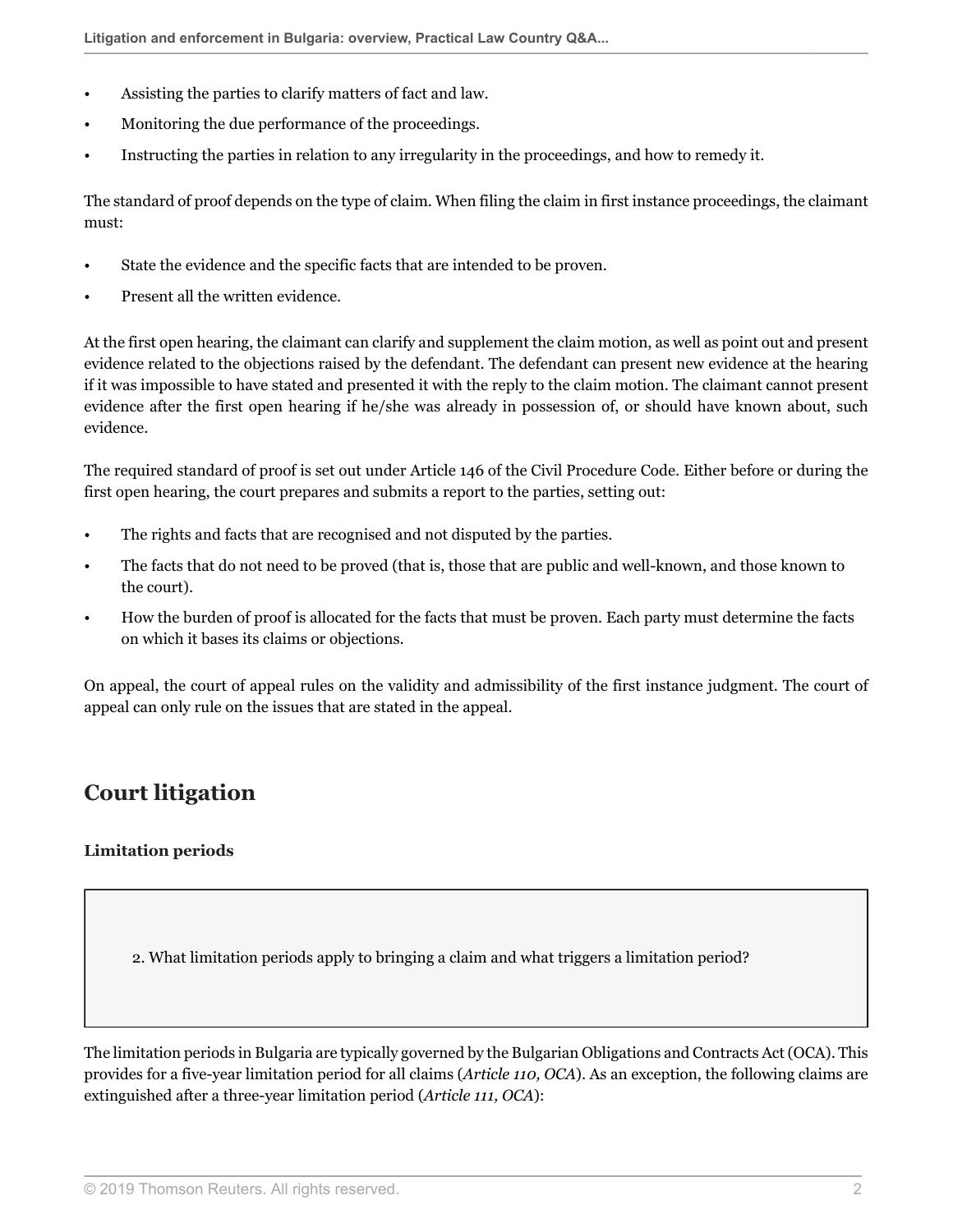- Labour remuneration claims.
- Claims for damages and liquidated damages resulting from non-performance of contracts.
- Claims for rent, interest and other scheduled payments.

The limitation period runs from the day the claim becomes actionable. If it is agreed that the claim becomes actionable following an invitation, the limitation period begins to run from the day the obligation arose.

For claims arising from tort, the limitation period begins to run on discovering the offender.

For claims for liquidated damages for default, the limitation period begins to run from the last day for which the liquidated damages are assessed.

An action for damages must be brought within one year in claims relating to any of the following:

- Forwarding contract.
- Contract of carriage.
- Contract for commodity control.
- Depository contract.

Special rules on limitation exist in relation to bills of exchange:

- Actions against the drawee arising out of the bill of exchange are barred after three years following maturity.
- Actions of the bearer against the endorsers and the drawer are barred after one year from the date of a duly made protest, or from maturity, where the bill of exchange contains the stipulation "*retour sans frais*".
- Actions of the endorsers against each other and against the drawer are barred after six months from the date on which the endorser paid the bill of exchange, or from the date on which an action was brought.
- In an action for unjustified enrichment, the bearer of a bill of exchange, promissory note or cheque loses the right to an action after three years.

The rules for cheques are the same.

For large commercial enterprises, the limitation periods for violation of the competition rules are:

- Three years for infringement of provisions related to information inquiries or inspections.
- Five years for all other infringements.

The limitation period starts to run from the day the infringement is committed. For ongoing infringements, it starts to run from the day on which the infringement is discontinued.

#### **Court structure**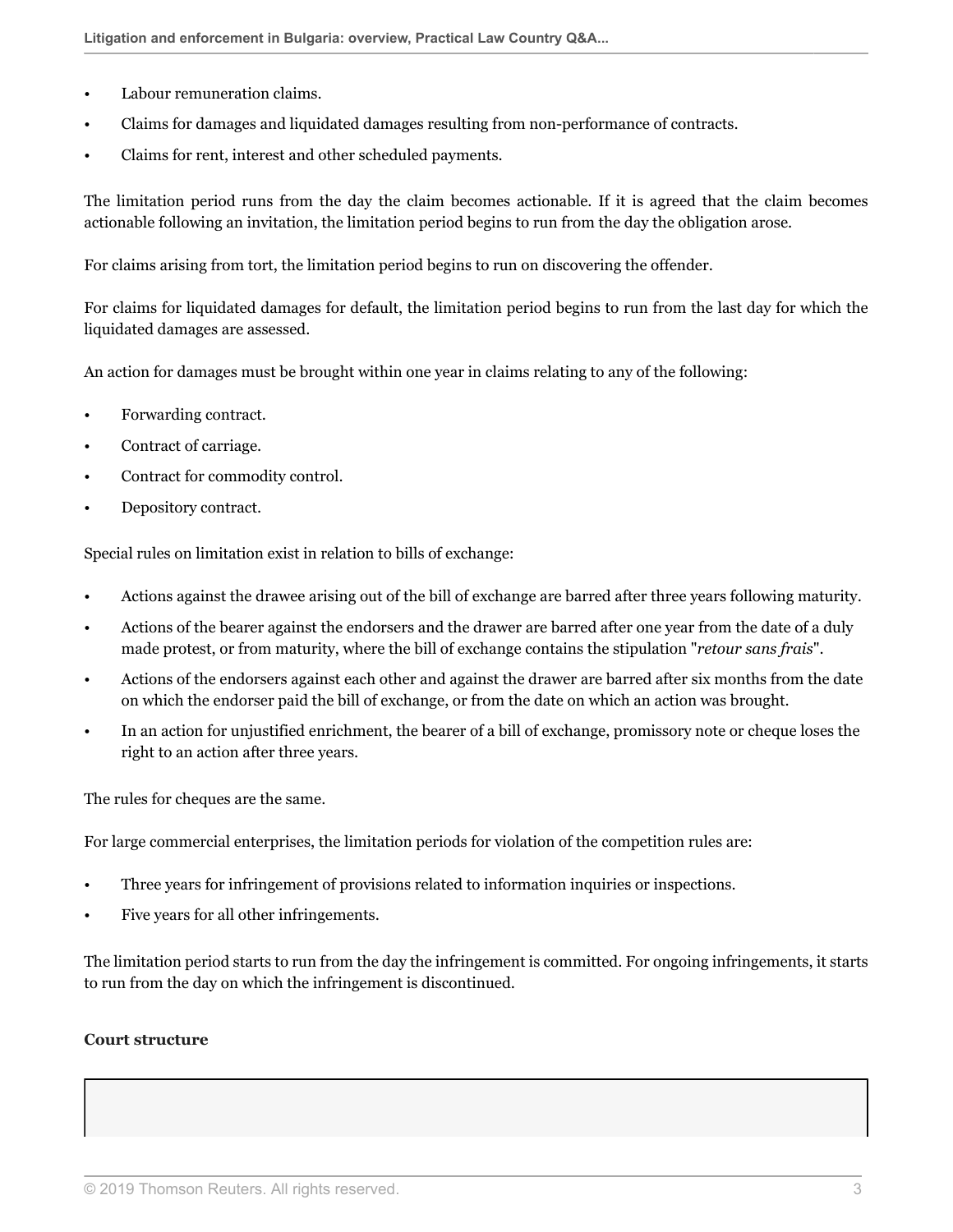3. What is the structure of the court where large commercial disputes are usually brought? Are certain types of dispute allocated to particular divisions of this court?

Large commercial disputes fall under the jurisdiction of the civil courts in Bulgaria. If a commercial dispute exceeds BGN25,000, the claim is submitted to the district court at the place of business of the defendant. The decision of the district court is subject to appeal to the appellate court, and a final decision may be made by the Supreme Court of Cassation. Commercial disputes are heard by the commercial chambers formed at each court on a decision by the general assembly of the judges. If the dispute is commercial, it is subject to different rules of procedure under the Civil Procedure Code, which allow for the filing of additional claim motions and additional responses to the claim motion.

# **Rights of audience**

4. Which types of lawyers have rights of audience to conduct cases in courts where large commercial disputes are usually brought? What requirements must they meet? Can foreign lawyers conduct cases in these courts?

### **Rights of audience/requirements**

Natural persons and legal entities can conduct court proceedings themselves and can appoint an attorney to act on their behalf. A junior attorney with under two years' experience can represent parties in the district courts only together with another attorney. Only an attorney with five years' experience can represent a party before the Supreme Court of Cassation.

### **Foreign lawyers**

Foreign nationals who have acquired the capacity of an attorney according to the law of their country can appear before the judiciary authorities in Bulgaria as defence counsel or mandatory counsel if the following conditions are met:

- They are acting for a national of their own country.
- They are acting in a specific case.
- They are acting together with a Bulgarian attorney.
- This has been allowed by an agreement between Bulgaria and the foreign country, or agreed by the chairman of the Supreme Bar Council.

An EU lawyer can undertake legal representation activities before the Bulgarian courts together with an attorney registered with a Bulgarian Bar Association.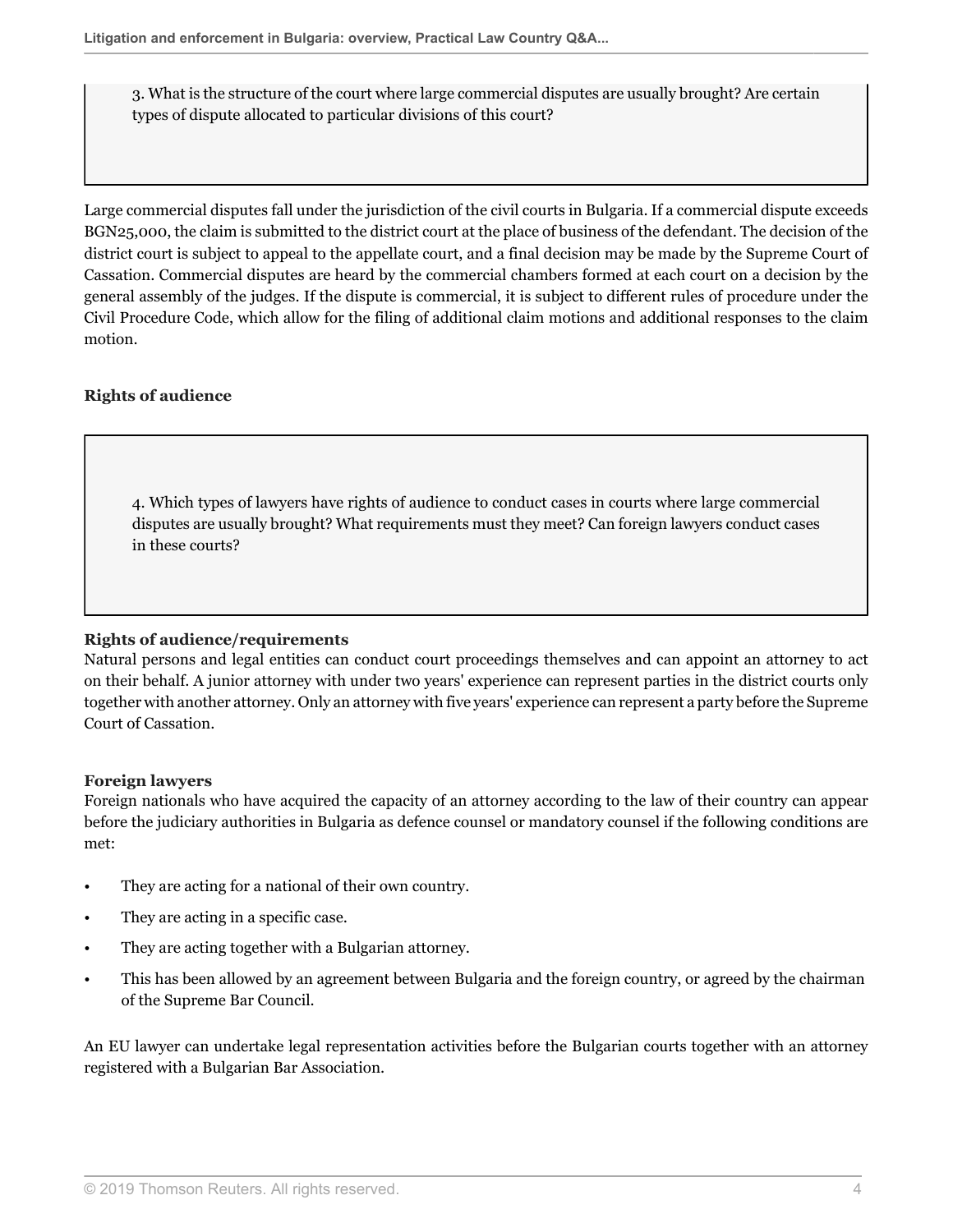# **Fees and funding**

<span id="page-4-0"></span>5. What legal fee structures can be used? Are fees fixed by law?

The remuneration for legal assistance provided by attorneys is determined by free bargaining on the basis of a written agreement with the client. However, it cannot be less than the minimum rates fixed in Ordinance No 1 of 9 July 2004 on the minimum rate of attorney fees, as follows:

- Where the amount at stake in the claim is between BGN5,000 and BNG10,000, the minimum fee is BNG450 plus 4% of the excess over BGN5,000.
- Where the amount at stake in the claim exceeds BGN10,000, the minimum fee is BNG650 plus 2% of the excess over BGN10,000.

6. How is litigation usually funded? Can third parties fund it? Is insurance available for litigation costs?

### **Funding**

The fees for filing a claim in Bulgaria are typically 4% of the amount at stake in the claim. Parties do not typically need third party funding, although this is allowed. No special rules apply in this regard.

#### **Insurance**

Some insurance companies in Bulgaria provide legal expenses insurance.

# **Court proceedings**

### **Confidentiality**

7. Are court proceedings confidential or public? If public, are the proceedings or any information kept confidential in certain circumstances?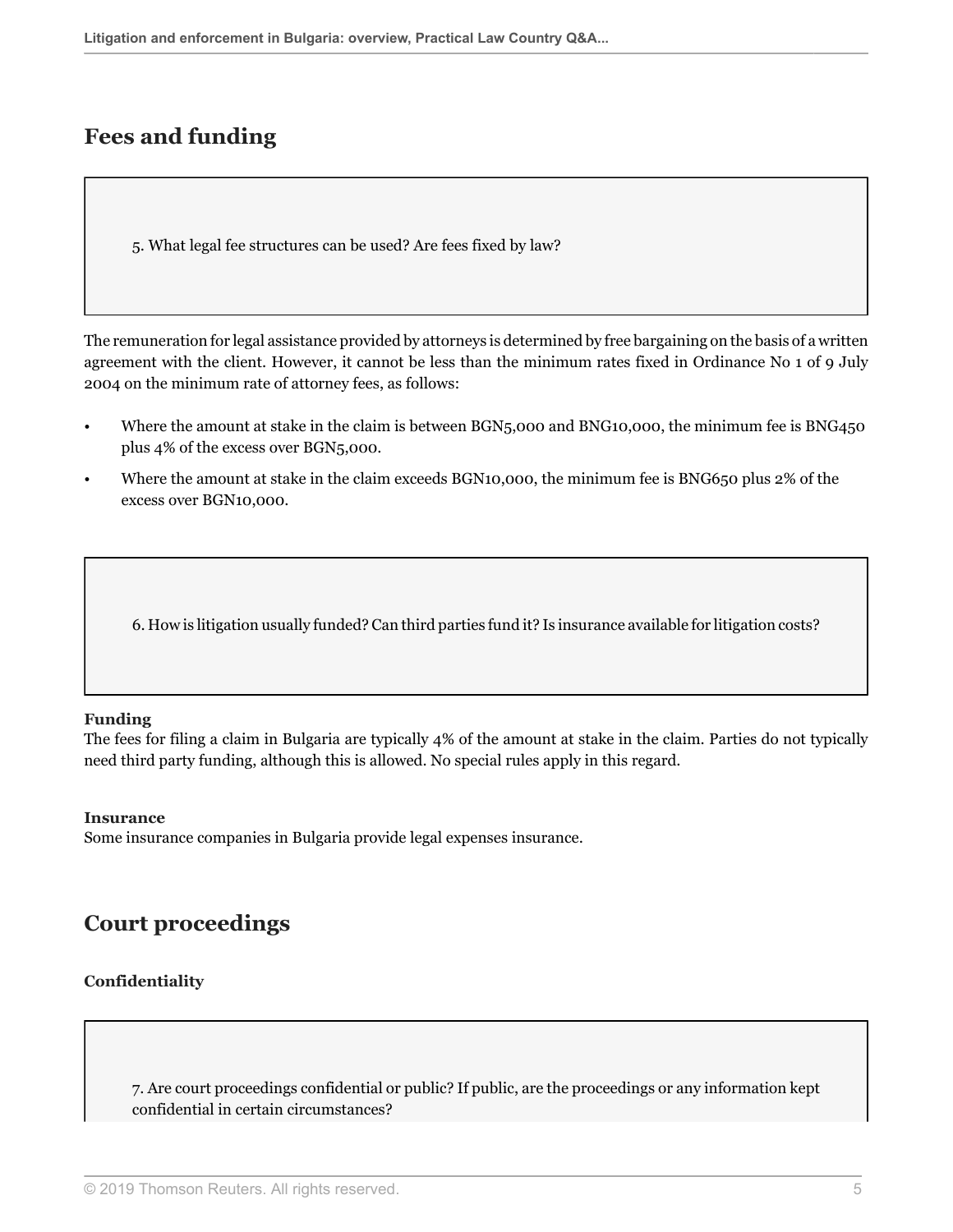Court proceedings are public. The court can, of its own motion or at the request of one of the parties, order either the case hearing or certain actions to be undertaken in closed session if any of the following applies:

- The public interest demands it.
- The protection of the privacy of the parties, their families or of persons in custody requires it.
- The case concerns a trade, industrial, invention or fiscal secret, the public announcement of which would harm legitimate interests.
- There are reasonable grounds to do so.

### **Pre-action conduct**

8. Does the court impose any rules on the parties in relation to pre-action conduct? If yes, are there penalties for failing to comply?

The court does not impose any rules on the parties in relation to pre-action conduct.

#### **Main stages**

9. What are the main stages of typical court proceedings?

#### **Starting proceedings**

Proceedings start with the filing of a claim before the court. The claim is reported to a judge who verifies the validity of the claim. If the claim motion does not meet the requirements of the Civil Procedure Code, the claimant has one week to remedy the irregularities. If the claimant fails to do so, the claim motion and attachments are returned.

# **Notice to the defendant and defence**

Once the court has checked the validity and admissibility of the claim, the court sends a copy of it with the attachments to the defendant, instructing him/her to lodge a written reply within one month. If the defendant does not submit a written reply, make a statement, object or contest the truthfulness of a submitted document within the prescribed period, they waive the opportunity to do so later.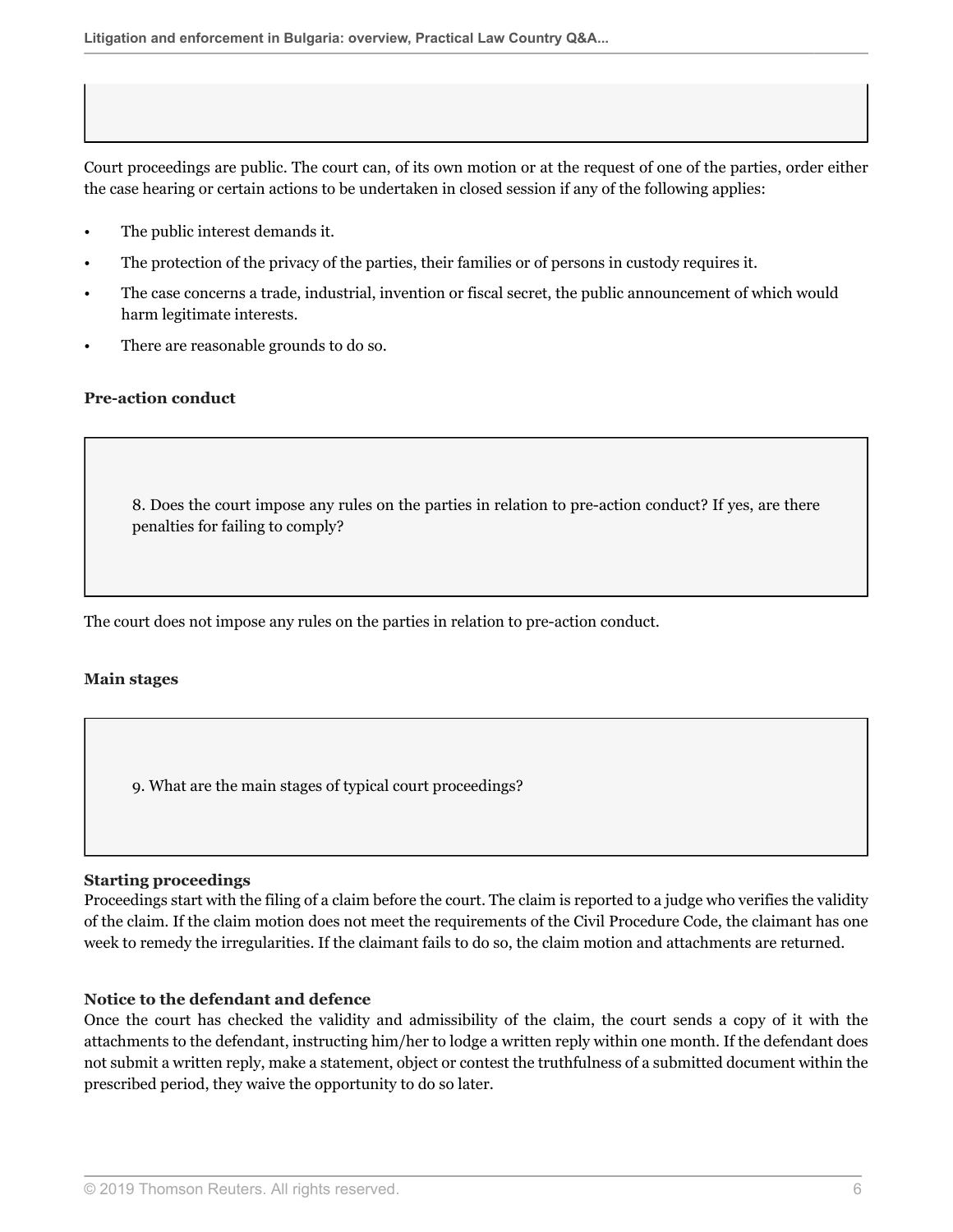### **Subsequent stages**

After the court verifies the validity and admissibility of the submitted claims, the court:

- Rules on all preliminary matters and on the admission of the evidence.
- Appoints a hearing of the case in open session.
- Can notify the parties of its draft report on the case, as well as instruct them to undertake mediation or other means of amicable settlement of the dispute.

An open session is then held to clarify the facts of the dispute. The claimant can clarify and supplement the claim motion, as well as present evidence related to the objections raised by the defendant. The defendant can present new evidence if it was impossible to have stated and presented it with the reply to the claim motion.

After evidence has been collected, the court again invites the parties to reach a settlement.

If settlement is not reached, the court proceeds to the verbal contest.

When the case has been clarified, the court ends the verbal contest, and sets a day for announcing its judgment.

At the request of one of the parties, the court can set a suitable time limit for the submission of written pleadings in relation to any factual or legal complexity.

# **Interim remedies**

10. What actions can a party bring for a case to be dismissed before a full trial? On what grounds must such a claim be brought? What is the applicable procedure?

There is no procedure to dismiss a case before the full trial.

11. Can a defendant apply for an order for the claimant to provide security for its costs? If yes, on what grounds?

There is no separate procedure to apply for security for costs.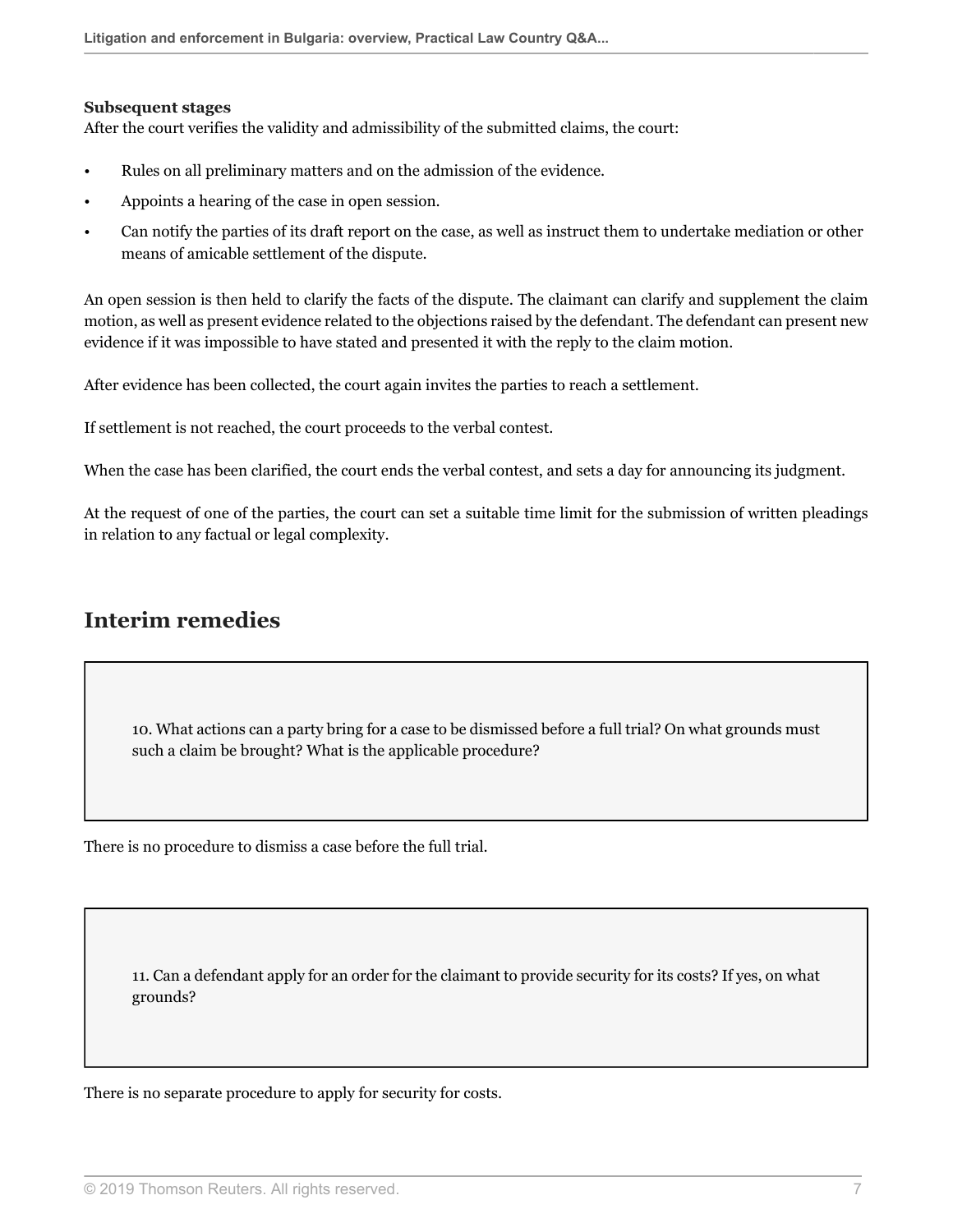12. What are the rules concerning interim injunctions granted before a full trial?

### <span id="page-7-0"></span>**Availability and grounds**

It is possible to obtain a ruling from the court to secure a claim where both:

- The claimant would find it impossible or very difficult to enforce the rights of the judgment otherwise.
- The claim is backed up by compelling written evidence.

Alternatively, a security can be provided in an amount determined by the court under Articles 180 and 181 of the Contracts and Obligations Act.

<span id="page-7-1"></span>The court can also oblige the claimant to present monetary or property guarantees in an amount determined by it.

### **Prior notice/same-day**

The motion for admission of security is not served on the opposite party but is decided at a closed session on the day of its submission.

### **Mandatory injunctions**

Mandatory injunctions are not available in commercial disputes.

# **Right to vary or discharge order and appeals**

A ruling of the court on securing the claim can be appealed by a private complaint within one week from its service (for the claimant) of from the day of notification of the imposed security measure (for the defendant). A copy of the private complaint must be served on the opposite party for a rejoinder within one week. If the appellate court upholds the ruling securing the claim, this is subject to appeal before the Supreme Court of Cassation. A ruling securing a claim is not suspended during an appeal.

13. What are the rules relating to interim attachment orders to preserve assets pending judgment or a final order (or equivalent)?

### **Availability and grounds**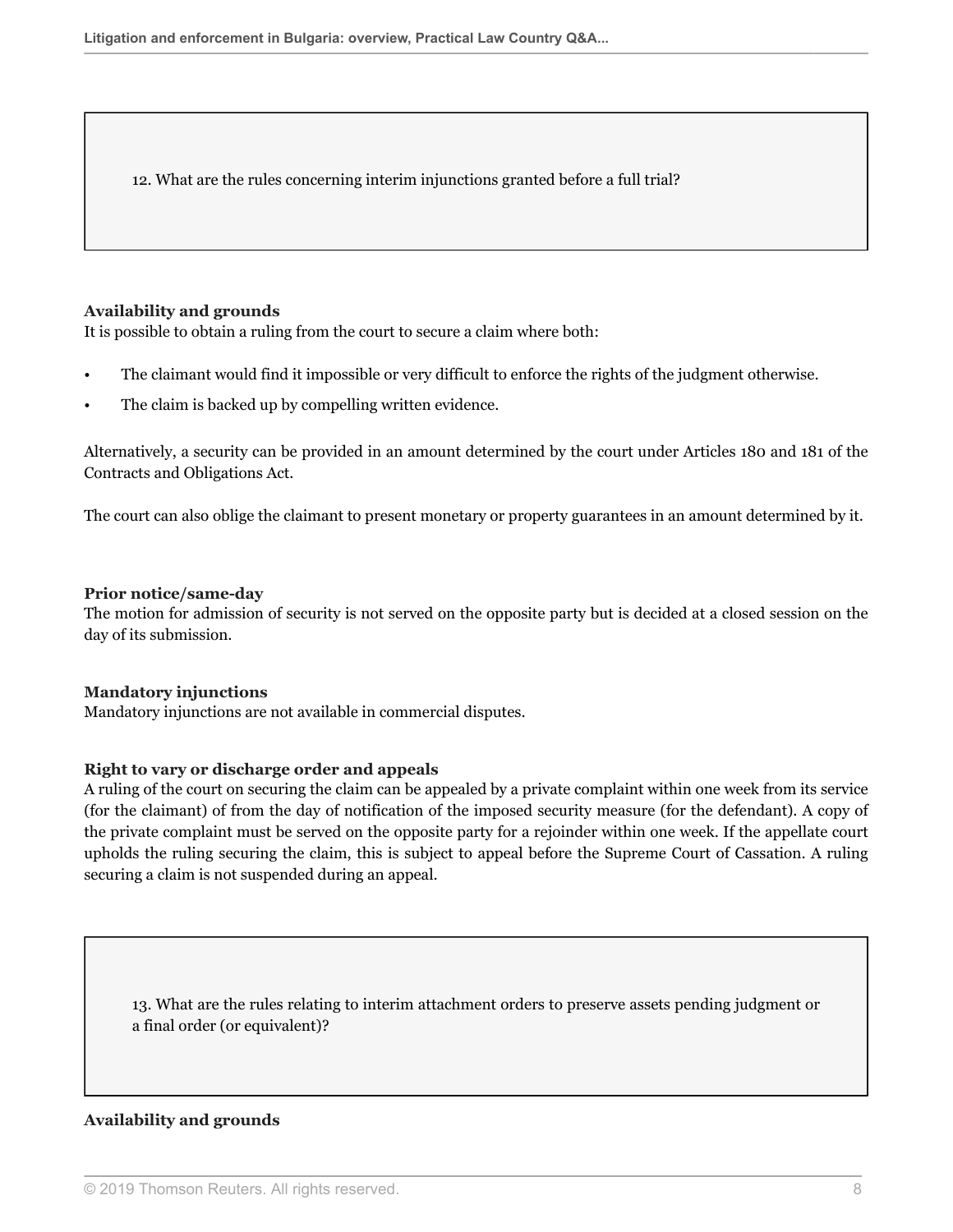The availability and grounds are the same as for granting interim measures before the full trial (*see Question 12*, *[Availability and grounds](#page-7-0)*).

### **Prior notice/same-day**

The notice requirements are the same as for granting interim measures before the full trial (*see Question 12, [Prior](#page-7-1) [notice/same-day](#page-7-1)*).

### **Main proceedings**

Orders can be granted in support of substantive proceedings that are taking place in the courts of another country. The rules are set out in Regulation (EU) 1215/2012 on jurisdiction and the recognition and enforcement of judgments in civil and commercial matters or the Bulgarian Code of Private International Law.

### **Preferential right or lien**

From the moment the distraint (restraint/seizure order) is imposed, the debtor is deprived of the right to dispose of the receivable or object, and cannot change, damage or destroy it without being subject to criminal liability.

Purported actions of disposal by the debtor over the distrained object or receivable after the distraint are not valid.

### **Damages as a result**

If the claim on which the security has been allowed is denied or has not been filed within the term given to the claimant, or if the case is terminated, the defendant can demand damages caused as a result from the claimant.

#### **Security**

The court can require the claimant to present a monetary or property guarantee. The amount of the guarantee is determined by the court according to the size of the direct and immediate damages that the defendant would suffer if the security is later found to be unfounded.

14. Are any other interim remedies commonly available and obtained?

The interim remedies available are:

- Placing a ban on the sale of real estate.
- Distraint (restraint/seizure) of the defendant's movable objects and receivables.
- Other appropriate measures determined by the court, including stopping a vehicle from being moved or suspending the execution of documents.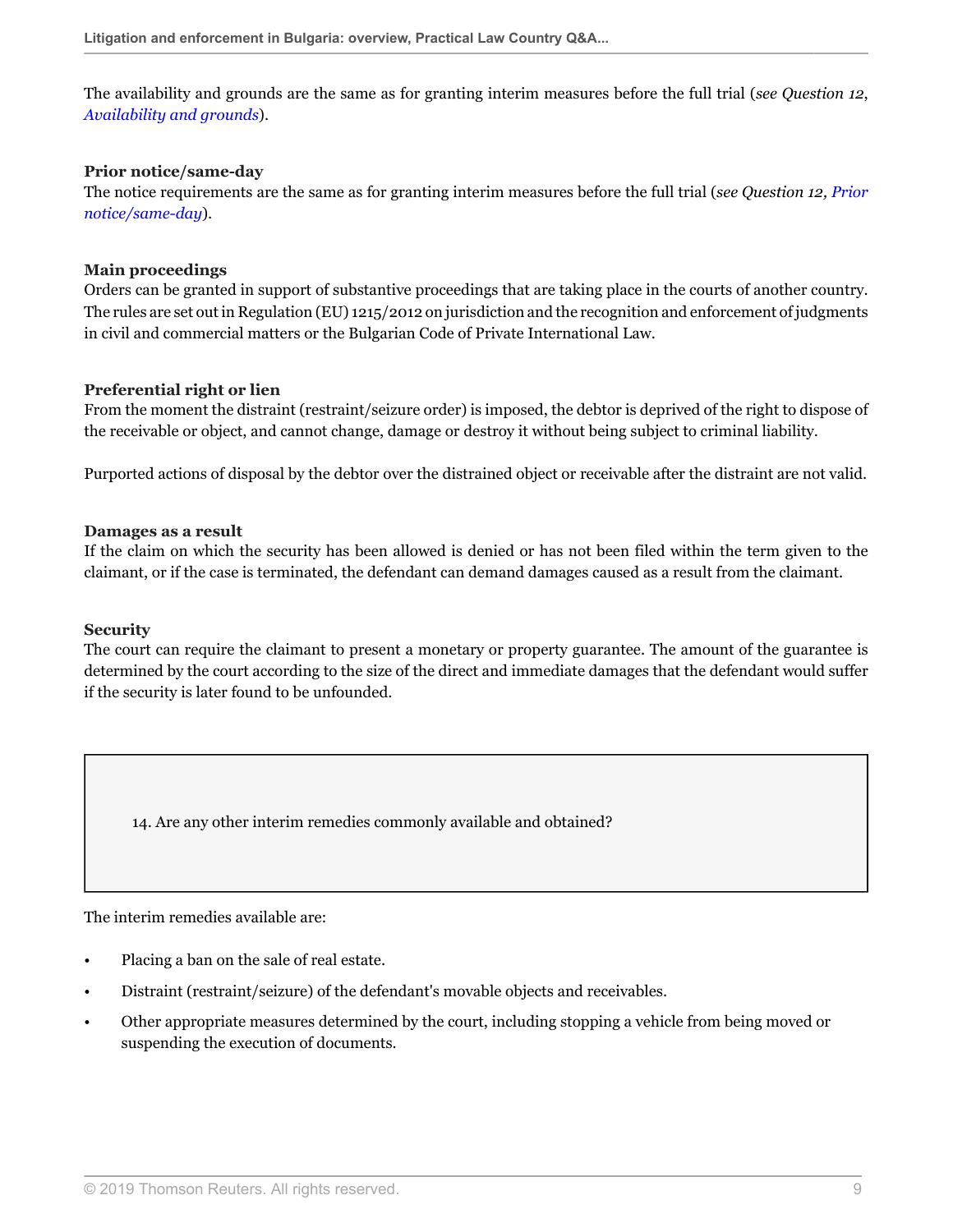# **Final remedies**

15. What remedies are available at the full trial stage? Are damages only compensatory or can they also be punitive?

The remedies depend on the type of claim motion. The court can order compensatory damages as well as punitive penalties where the parties agreed to them in the breached agreement that led to the claim.

# **Evidence**

### **Disclosure**

16. What documents must the parties disclose to the other parties and/or the court? Are there any detailed rules governing this procedure?

Either party can request the court to oblige the other party to submit a document. In some circumstances, the court can assume as proven facts in relation to which a party has created obstacles in collecting admissible evidence. See *[Question 1](#page-0-0)*.

### **Privileged documents**

17. Are any documents privileged? If privilege is not recognised, are there any other rules allowing a party not to disclose a document?

#### **Privileged documents**

The information contained in documents between a lawyer and a client is confidential and privileged. The lawyer must keep the clients' secrets. Lawyers cannot be witnesses in their clients' cases.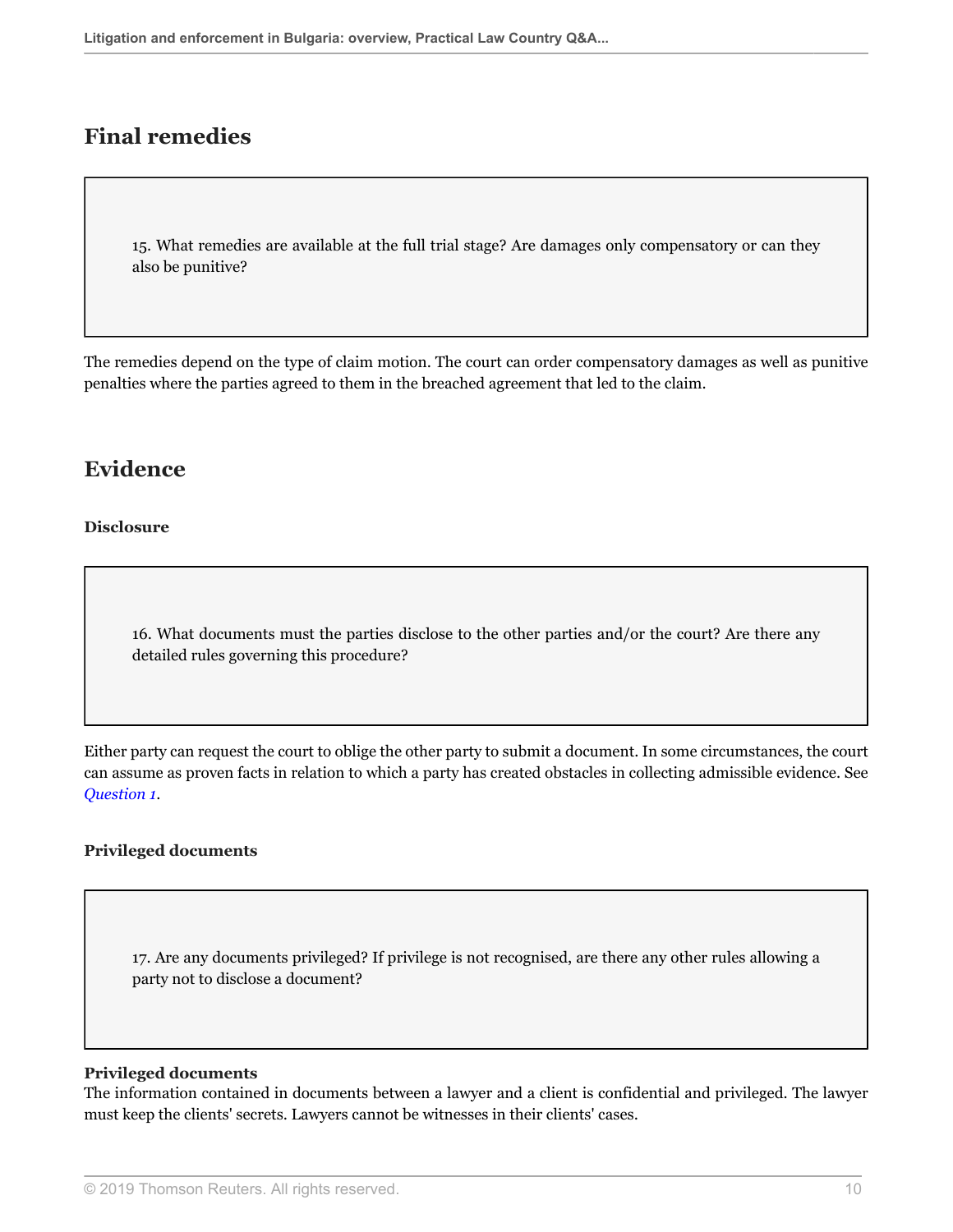#### **Other non-disclosure situations**

Presentation of a document can be refused if:

- The content of the document is related to circumstances relating to the private or family life of the party.
- This could lead to disgrace or criminal prosecution against the party, or against their relatives.

### **Examination of witnesses**

18. Do witnesses of fact give oral evidence or do they only submit written evidence? Is there a right to cross-examine witnesses of fact?

#### **Oral evidence**

Written evidence from witnesses is not allowed.

Each witness is questioned separately, in the presence of the parties. Witnesses who have not yet given testimony do not attend the questioning of the other witnesses. Witnesses can be questioned once more during the same or another hearing, at their own request or at the request of a party or the court. There are specific exemptions for facts that cannot be proven by witness statements.

#### **Right to cross-examine**

In the event of differences between witness testimonies, the court can order a witness confrontation.

#### **Third party experts**

19. What are the rules in relation to third-party experts?

#### **Appointment procedure**

Experts are appointed at the request of a party or by the court.

#### **Role of experts**

Experts are appointed to provide independent advice to the court.

#### **Right of reply**

The expert states their conclusion orally. The parties can ask questions aimed at clarifying the conclusion.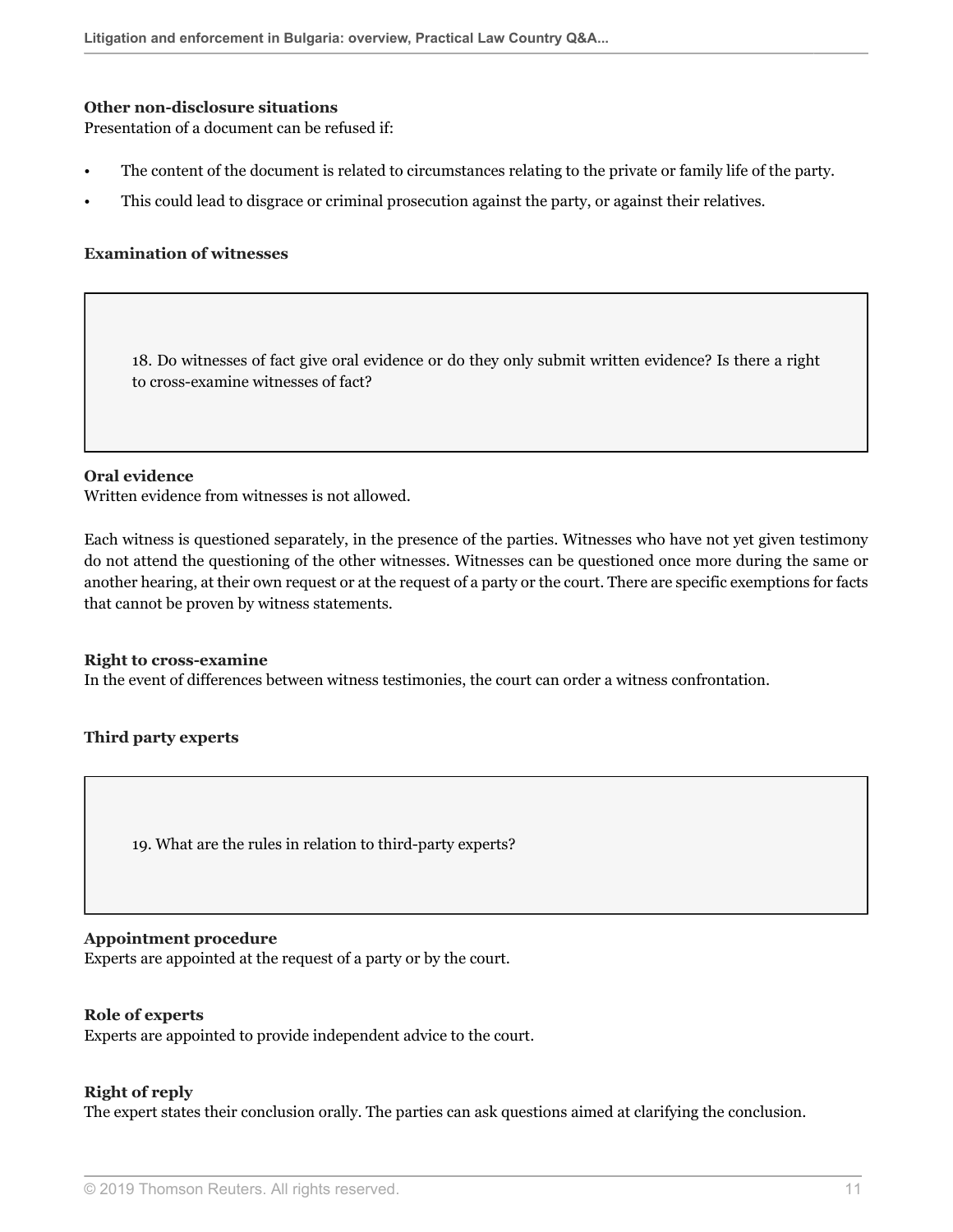### **Fees**

The party that requested the appointment of an expert must pay the resulting fees.

# **Appeals**

20. What are the rules concerning appeals of first instance judgments in large commercial disputes?

**Which courts** In large commercial disputes, appeals are brought before the appellate court.

### **Grounds for appeal**

The grounds for appeal are a void, inadmissible or incorrect decision of the first instance court.

### **Time limit**

The appeal must be lodged within two weeks of service of the decision.

# **Class actions**

21. Are there any mechanisms available for collective redress or class actions?

The Bulgarian Civil Procedure Code regulates collective claims. A collective claim can be brought on behalf of persons injured by an offence, where the number of these persons cannot be precisely defined but is determinable. At a closed session, the court:

- Accepts as participants in the proceedings other injured parties or organisations for the protection of injured parties or of damaged collective interests that declare their wish to participate in the procedure within the determined term.
- Excludes injured parties who, within the determined term, have declared that they will bring a separate procedure.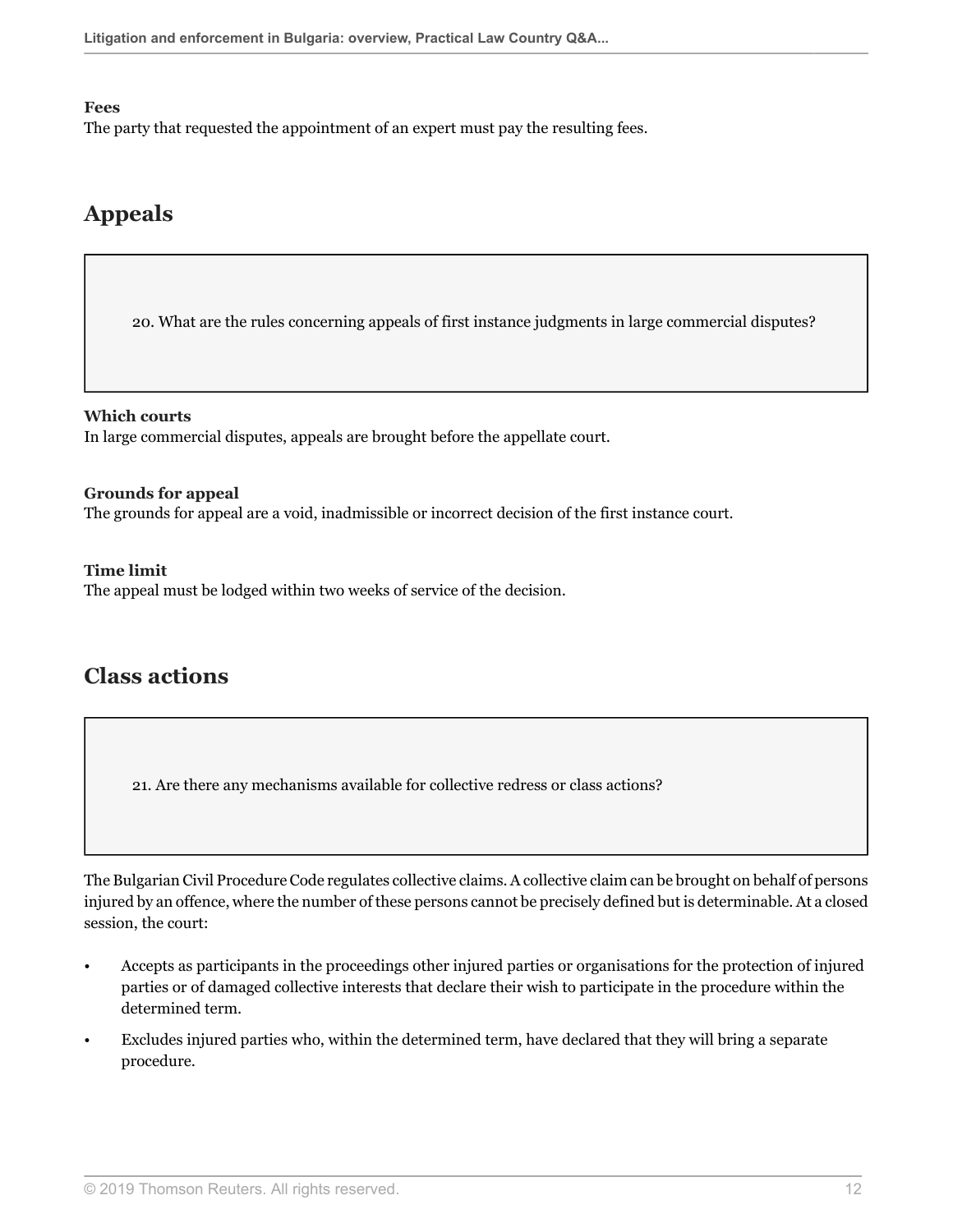# **Costs**

22. Does the unsuccessful party have to pay the successful party's costs and how does the court usually calculate any costs award? What factors does the court consider when awarding costs?

The fees paid by the claimant, as well as the expenses for the proceedings and the attorney's remuneration, are paid by the defendant proportionally to the successful part of the claim. Defendants are also entitled to claim payment of the costs incurred by them in proportion to the rejected part of the claim.

The court rules on expenses after the end of each part of the case.

The court, on request of a party, can on its own discretion reduce attorney fees to the statutory minimum amount (*see [Question 5](#page-4-0)*).

23. Is interest awarded on costs? If yes, how is it calculated?

In the case of non-performance of a monetary obligation (including obligation for costs), the debtor is liable for interest accrued from the date of default. The rate of interest is set by the Council of Ministers.

# **Enforcement of a local judgment**

24. What are the procedures to enforce a local judgment in the local courts?

The effective decisions and rulings of the courts are subject to enforcement on obtaining a writ of execution.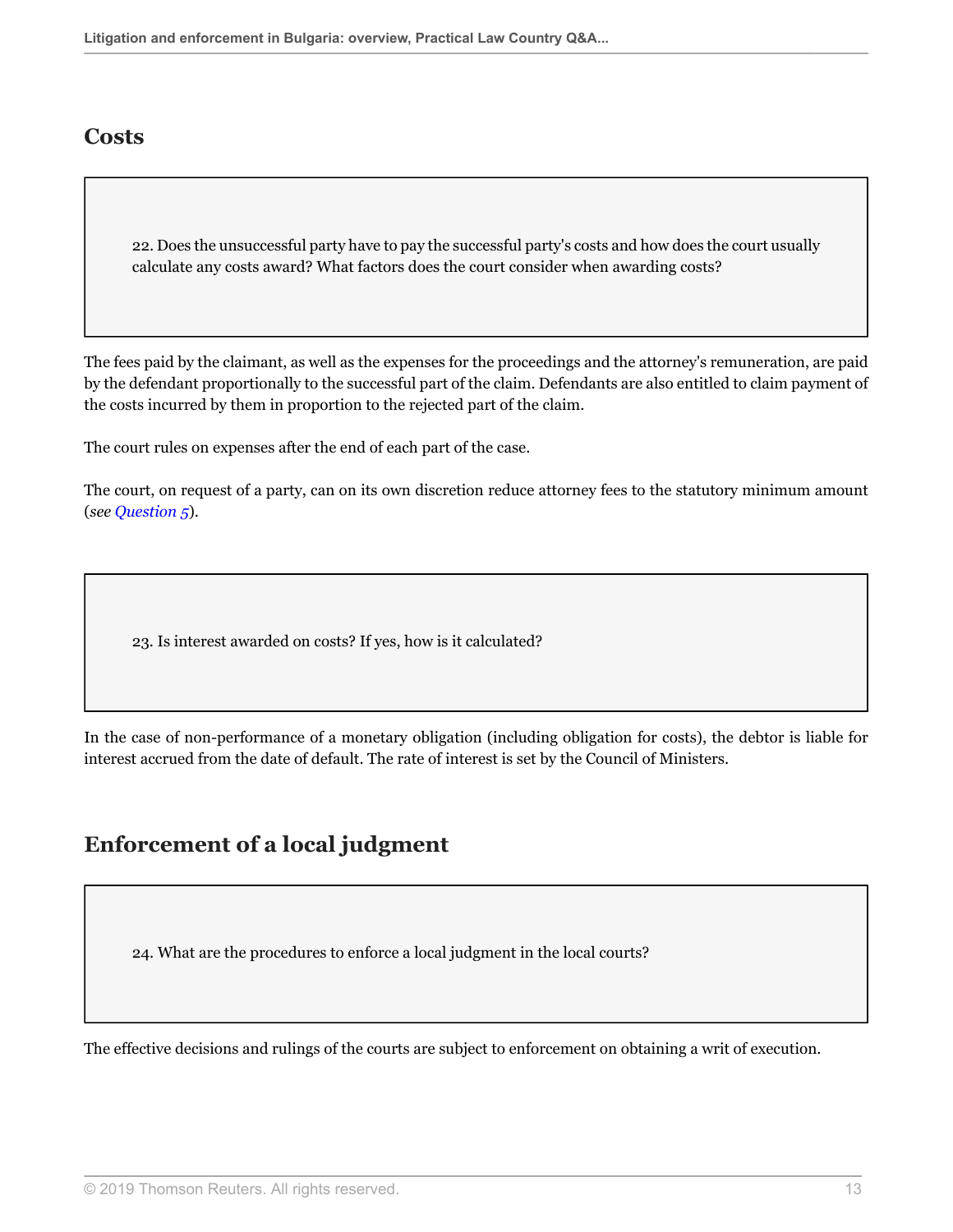# **Cross-border litigation**

25. Do local courts respect the choice of governing law in a contract? If yes, are there any national laws or rules that may modify or restrict the application of the law chosen by the parties in their contract?

If the choice of law is valid under the relevant private international law principles, the court respects that choice.

26. Do local courts respect the choice of jurisdiction in a contract? Do local courts claim jurisdiction over a dispute in some circumstances, despite the choice of jurisdiction?

If the choice of jurisdiction is valid under the relevant private international law principles, the court respects that choice.

27. If a party wishes to serve foreign proceedings on a party in your jurisdiction, what is the procedure to effect service in your jurisdiction? Is your jurisdiction a party to any international agreements affecting this process?

The following rules apply in Bulgaria:

- Regulation (EC) 1393/2007 on the service in the member states of judicial and extrajudicial documents in civil or commercial matters.
- HCCH Convention on the Service Abroad of Judicial and Extrajudicial Documents in Civil and Commercial Matters 1965.
- Bulgarian Code of Private International Law.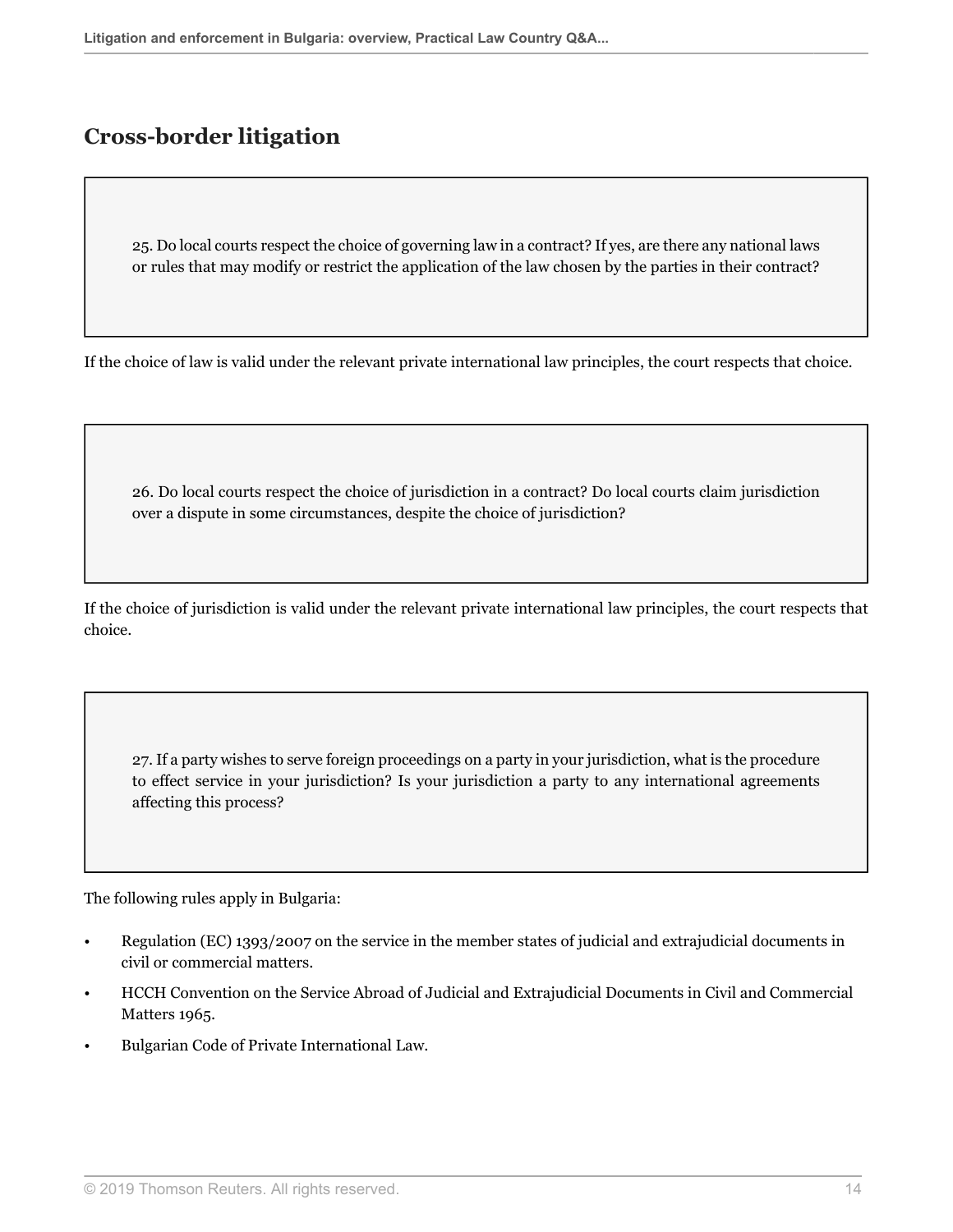28. What is the procedure to take evidence from a witness in your jurisdiction for use in proceedings in another jurisdiction? Is your jurisdiction party to an international convention on this issue?

The procedure is governed by:

- Regulation (EC) 1206/2001 on co-operation between the courts of the member states in the taking of evidence in civil or commercial matters.
- The HCCH Convention on the Taking of Evidence Abroad in Civil and Commercial Matters 1970.
- The Bulgarian Code of Private International Law.

# **Enforcement of a foreign judgment**

29. What are the procedures to enforce a foreign judgment in your jurisdiction?

The following apply in Bulgaria:

- Regulation (EU) 1215/2012 on jurisdiction and the recognition and enforcement of judgments in civil and commercial matters.
- Lugano Convention on jurisdiction and the recognition and enforcement of judgments in civil and commercial matters 2007.
- Bulgarian Code of Private International Law.

# **Alternative dispute resolution**

30. What are the main alternative dispute resolution (ADR) methods used in your jurisdiction to settle large commercial disputes? Is ADR used more in certain industries? What proportion of large commercial disputes is settled through ADR?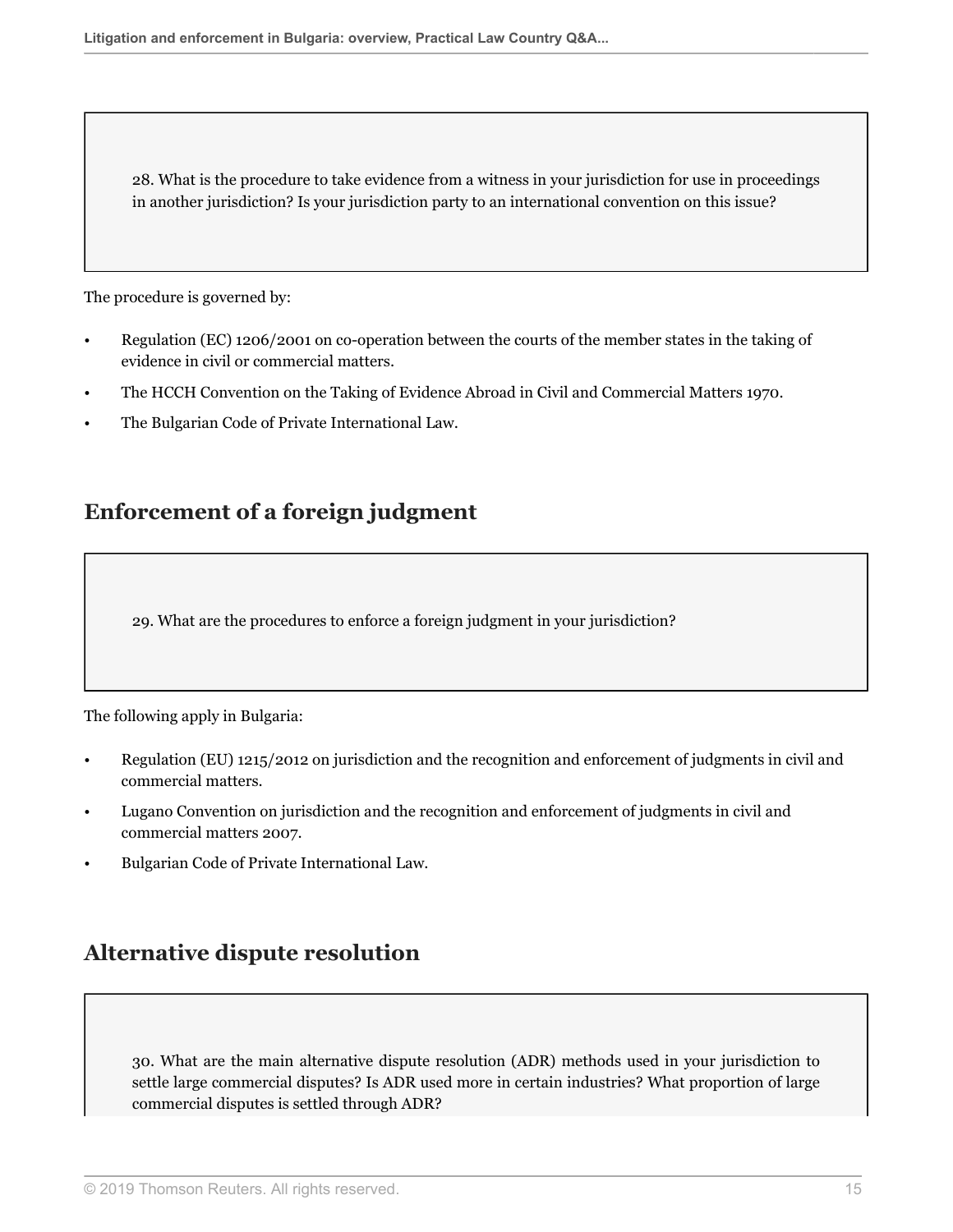In the last few years, large commercial enterprises have come to typically prefer arbitration as a faster and more efficient dispute resolution method. Arbitration is governed by the Bulgarian International Commercial Arbitration Act, which is based on the UNCITRAL Model Law on International Commercial Arbitration 1985.

Mediation has been recently more widely advertised as an ADR method, but due to some imperfections of the Bulgarian Mediation Act it is not typically used. The Mediation Act implements Directive 2008/52/EC on mediation in civil and commercial matters.

31. Does ADR form part of court procedures or does it only apply if the parties agree? Can courts compel the use of ADR?

ADR applies only on the agreement of the parties. The court will respect the agreement of the parties if the agreement is valid.

32. How is evidence given in ADR? Can documents produced or admissions made during (or for the purposes of) the ADR later be protected from disclosure by privilege? Is ADR confidential?

The rules for document production and admission are agreed by the parties, or in the absence of such agreement, are regulated by the rules of arbitration of the relevant arbitral institution and any rules that the tribunal deems to be applicable. The arbitration tribunal or the interested party with its approval can request the competent court to collect evidence necessary for the case.

Under the Bulgarian Mediation Act, the participants to a mediation procedure must keep secret, in all circumstances, all facts and documents that became known to them in the course of the procedure. The mediator cannot be questioned as a witness in relation to circumstances disclosed to him/her by the participants that were relevant for deciding on the dispute subject to the mediation, except with the explicit consent of the participant who disclosed them.

#### 33. How are costs dealt with in ADR?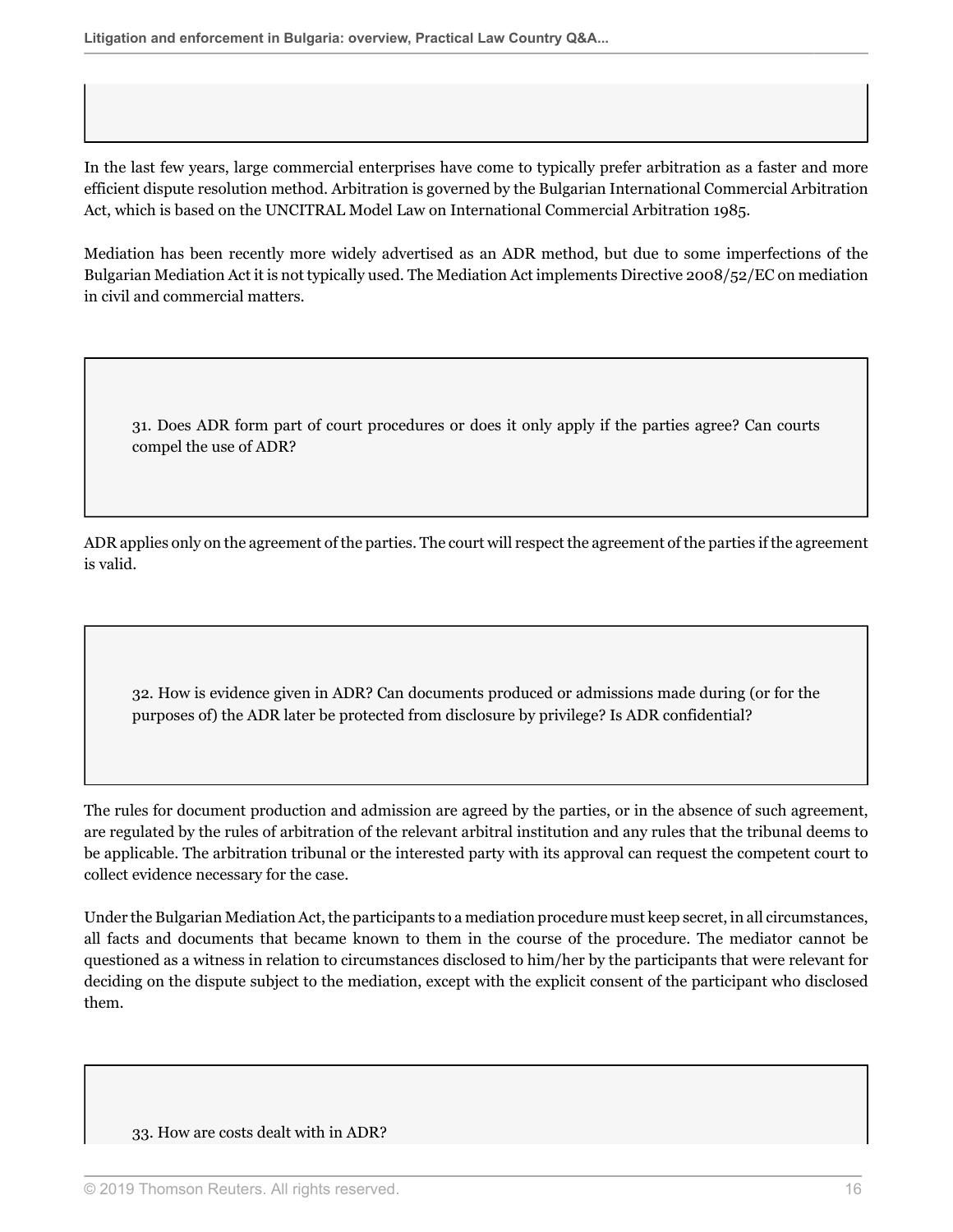In arbitration, the parties can agree on the allocation of costs. Where agreement is not reached, the arbitral tribunal can decide on costs on its own discretion and in accordance with the rules of the relevant arbitral institution.

In mediation, all costs are settled by agreement of the parties.

34. What are the main bodies that offer ADR services in your jurisdiction?

The following bodies offer ADR services in Bulgaria:

- Arbitration court at the Bulgarian Chamber of Commerce and Industry (*[www.bcci.bg](http://www.bcci.bg)*), which is the biggest and oldest arbitral court in Bulgaria.
- Court of Arbitration at the Bulgarian Industrial Association (*[https://en.bia-bg.com](https://en.bia-bg.com )*).
- Confederation of Employers and Industrialists in Bulgaria (KRIB) Court of Arbitration (*[http://](http://arbitration.bg) [arbitration.bg](http://arbitration.bg)*).
- Professional Association of Mediators in Bulgaria (PAMB) (*<http://pamb.info>*).

# **Proposals for reform**

35. Are there any proposals for dispute resolution reform? If yes, when are they likely to come into force?

There are no pending proposals for dispute resolution reform. Major amendments to the Bulgarian dispute resolution rules were adopted in 2017, under which:

- Public order was removed as a ground for revocation of an arbitration decision by the International Council for Commercial Arbitration.
- The scope of competence for revision of appellate decisions by the Supreme Court of Cassation was broadened in the Civil Procedure Code.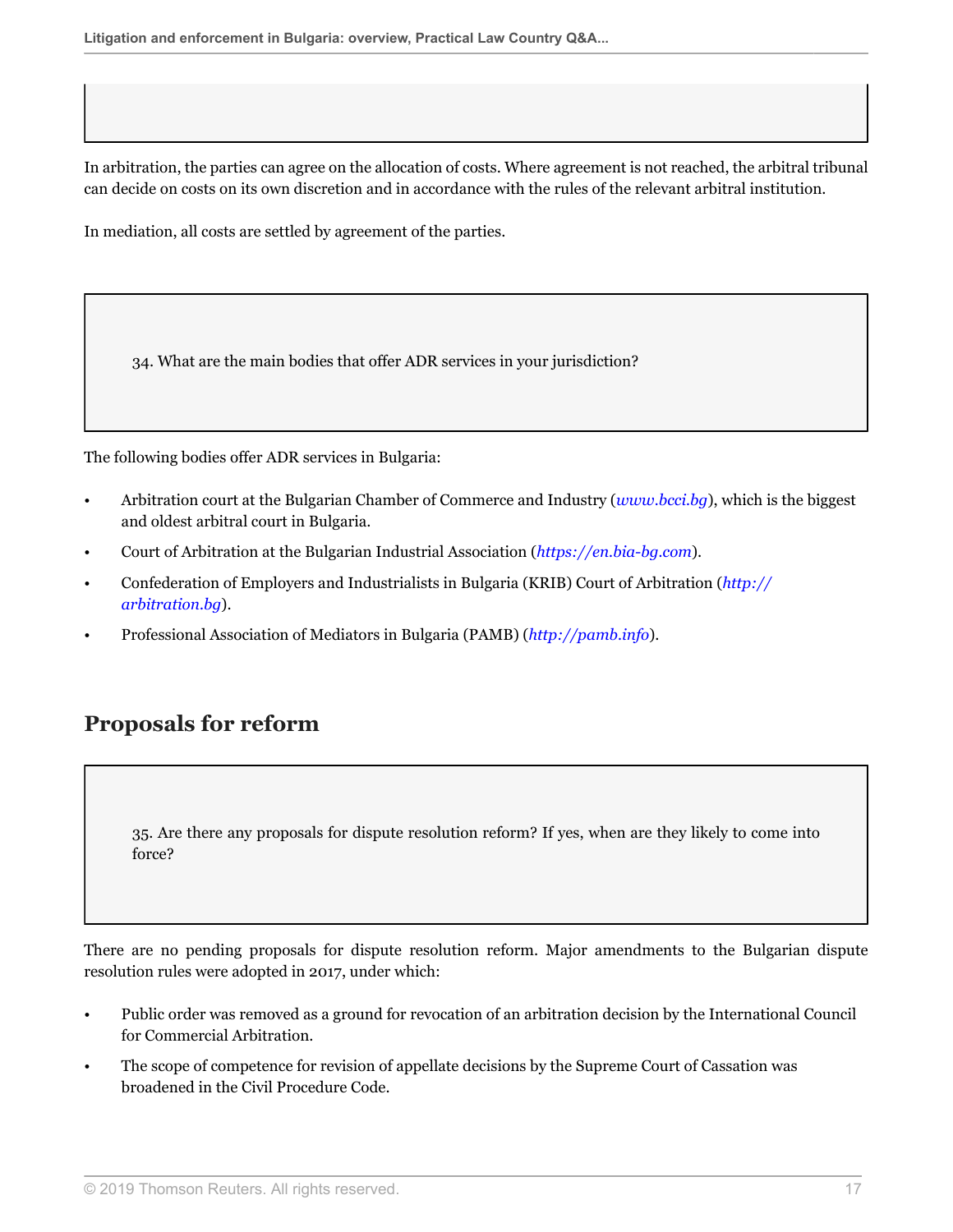# **Online resources**

**Bulgarian Chamber of Commerce and Industry W** *[www.bcci.bg](http://www.bcci.bg)*

**Description.** The Bulgarian Chamber of Commerce and Industry is an independent, non-governmental organisation for the promotion of the business interests of its members. It offers arbitration services.

**KRIB Court of Arbitration W** *<http://en.arbitrationcourtbg.org>*

**Description.** The KRIB Court of Arbitration offers arbitration services.

# **Contributor profiles**

**Alexander Katzarsky, Senior Partner**

**Georgiev, Todorov & Co**



**T** +359 2 937 65 40 **F** +359 2 937 65 25 **E** *[a.katzarski@georg-tod.com](mailto:a.katzarski@georg-tod.com)* **W** *<http://georg-tod.com>*

**Professional qualifications.** Bulgaria, Lawyer

**Areas of practice.** Corporate law; commercial law; contracts; arbitration.

### **Recent transactions**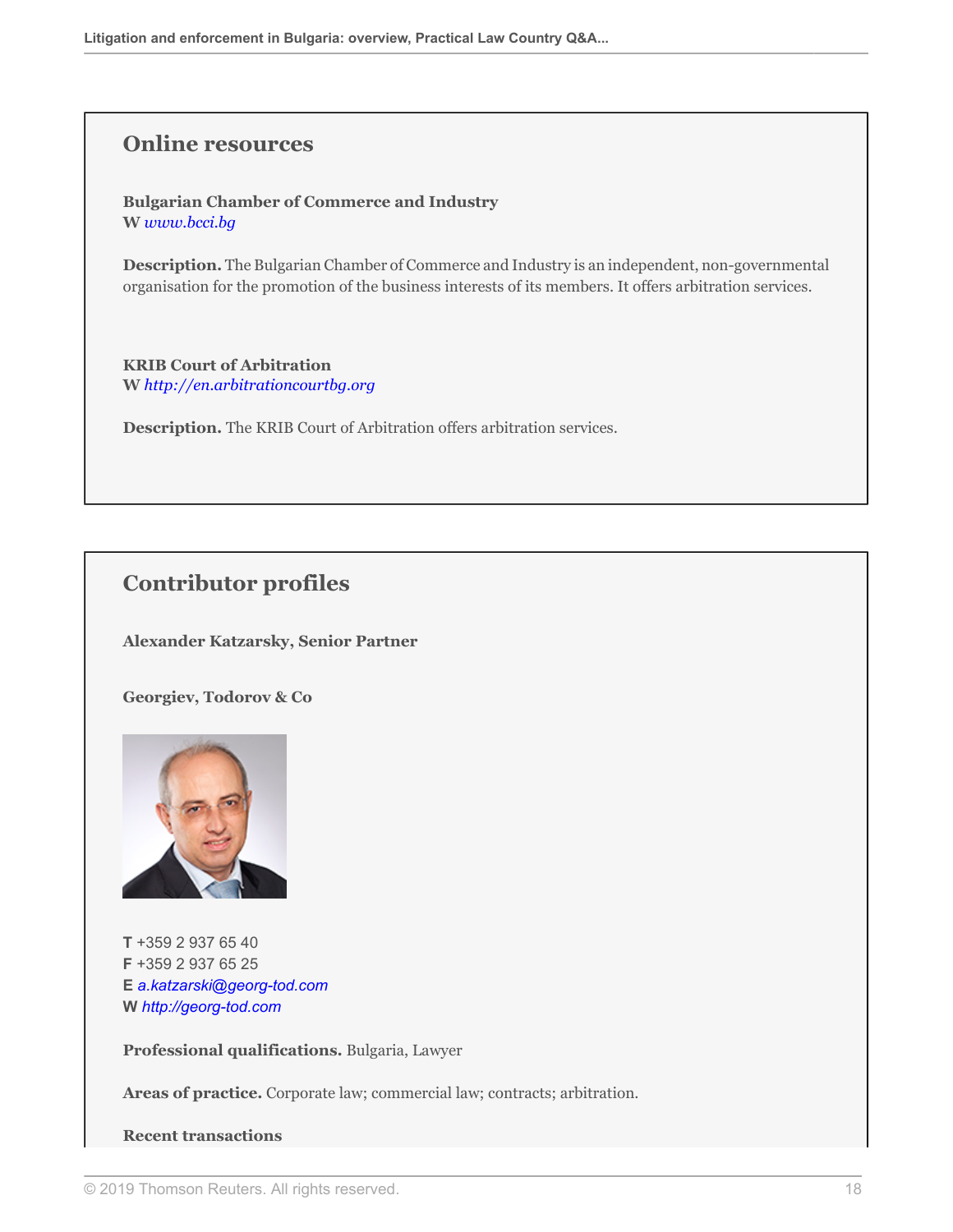- Involved in a major international arbitration case for EUR620 million, regarding a dispute between Atomstroyexport and the National Electricity Company.
- Advised Piraeus Bank Bulgaria in a EUR25 million insolvency procedure related to the Rousse Mall.

**Languages.** Bulgarian, English, Russian, German

**Professional associations/memberships.** Arbitrator at the Arbitration court at the Bulgarian Chamber of Commerce and Industry since 1994; Vice President of the Arbitration court (experience both as an arbitrator and party's counsel in ICC arbitrations); Member (arbitrator under the Washington Convention at the ICSID designated by the Bulgarian government).

### **Tzvetelina Dimitrova, Associate**

**Georgiev, Todorov & Co**



**T** +359 2 937 65 32 **F** +359 2 937 65 25 **E** *[tz.dimitrova@georg-tod.com](mailto:tz.dimitrova@georg-tod.com)* **W** *<http://georg-tod.com>*

**Professional qualifications.** Bulgaria, Lawyer; PhD candidate in private international law

**Areas of practice.** Private international law; corporate law; arbitration; foreign investments.

**Languages.** Bulgarian, English, German

**Professional associations/memberships.** Young ICCA; International Moot Court; Competitions Association (IMCCA).

# **Publications**

• *Concept of an "investment" within the meaning of the Convention on the Settlement of Investment Disputes between States and Nationals of Other States* in *Papers of the National Conference of Doctoral Students in Law 2017, (ISSN 2603-3011)*.